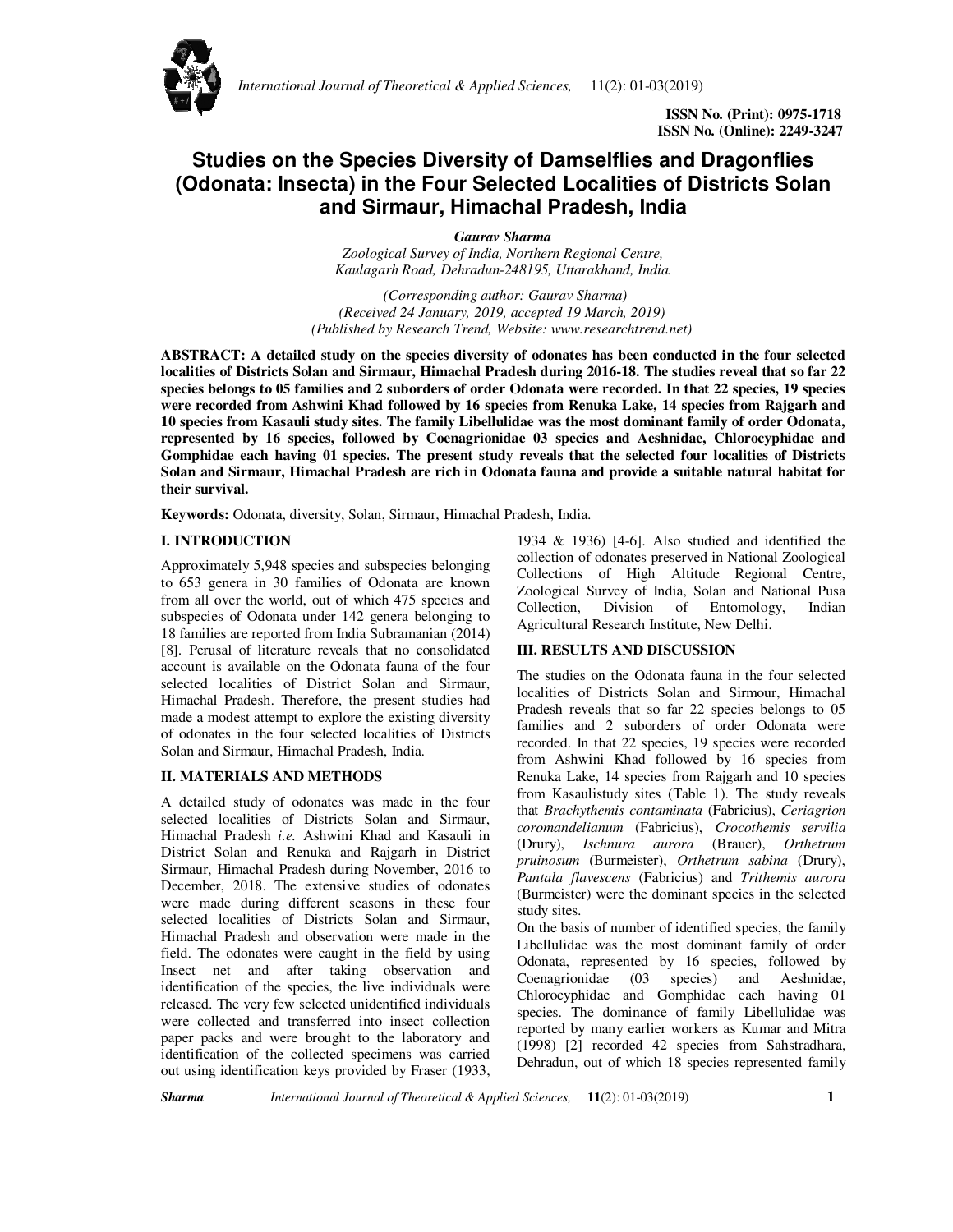Libellulidae Prasad [11] (2002) recorded 162 species from Western Himalaya, out of which 42 species represented family Libellulidae Kumar (2002) [1] recorded 109 species in Jharkhand state, out of which 40 species represented family Libellulidae; Vashishth *et al.,* (2002) recorded 17 species in Rajaji National Park, out of which 9 species represented family Libellulidae [12]; Kandibane *et al.*, (2005) recorded 12 species of odonates in an irrigated rice field of Madurai, out of which 7 species represented family Libellulidae [10]; Andrew (2013) recorded 34 species in Zilpi Lake of Nagpur, out of which 22 species represented family Libellulidae [14]. Charjan *et al.,* (2015) recorded 19 species of odonates in some Parts of Murtizapur Taluka of Akola District, Maharashtra, out of which 18 species represented family Libellulidae [3]; Gajbe (2015)

recorded 28 species in the Karhandla Region of Umred-Karhandla Wildlife Sanctuary, Maharashtra, out of which 18 species represented family Libellulidae [13]: Emiliyamma *et al.*, (2005) recorded 137 species of odonates from Kerala, out of which 56 species represented family Libellulidae [9] and Sharma and Joshi (2007) recorded 30 species of odonates from from Dholbaha Dam, Punjab, out of which 18 species represented family Libellulidae [7].

The present study reveals that the selected four localities of Districts Solan and Sirmaur, Himachal Pradesh are rich in Odonata fauna and provide a suitable natural habitat for their survival, still more efforts are required in the field to explore the diversity of odonates in the remote localities and water bodies of Himachal Pradesh.

**Table 1: Annotated checklist of Odonata in the selected localities of Districts Solan and Sirmaur, Himachal Pradesh, India.**

| S. No.                      | <b>Species</b>                         | Ashwini Khad,<br>Distt. Solan | Kasauli,<br>Distt. Solan | Rajgarh,<br>Distt.<br><b>Sirmaur</b> | Renuka Lake, Distt.<br><b>Sirmaur</b> |
|-----------------------------|----------------------------------------|-------------------------------|--------------------------|--------------------------------------|---------------------------------------|
| (1) Suborder-Zygoptera      |                                        |                               |                          |                                      |                                       |
| (A) Family-Coenagrionidae   |                                        |                               |                          |                                      |                                       |
| 1.                          | Ceriagrion coromandelianum (Fabricius) | $+$                           | $\qquad \qquad -$        | $+$                                  | $+$                                   |
| $\overline{2}$ .            | <i>Ischnura aurora</i> (Brauer)        | $+$                           | -                        |                                      | $+$                                   |
| $\overline{3}$ .            | Pseudagrion rubriceps (Selys)          | $+$                           |                          |                                      |                                       |
| (B). Family- Chlorocyphidae |                                        |                               |                          |                                      |                                       |
| $\overline{4}$ .            | Aristocypha quadrimaculata (Selys)     | $+$                           | $\qquad \qquad -$        | $\overbrace{\phantom{12322111}}$     |                                       |
| (2). Suborder-Anisoptera    |                                        |                               |                          |                                      |                                       |
| (C). Family- Aeshnidae      |                                        |                               |                          |                                      |                                       |
| $\overline{5}$ .            | Anax immaculifrons (Rambur)            | $+$                           | $+$                      | $\overline{\phantom{0}}$             | $+$                                   |
| (D) Family- Gomphidae       |                                        |                               |                          |                                      |                                       |
| 6.                          | Ictinogomphus rapax (Rambur)           | $+$                           | $\overline{\phantom{0}}$ | $\ddot{}$                            | $+$                                   |
| (E) Family-Libellulidae     |                                        |                               |                          |                                      |                                       |
| 7.                          | Brachythemis contaminata (Fabricius)   | $\ddot{}$                     | $+$                      | $\ddot{}$                            | $+$                                   |
| 8.                          | Crocothemis servilia (Drury)           | $\ddot{}$                     | $^{+}$                   | $\ddot{}$                            | $+$                                   |
| 9.                          | Diplacodes trivialis (Rambur)          | $+$                           | $+$                      | $+$                                  | $+$                                   |
| 10.                         | Neurothemis tullia (Drury)             | $\ddot{}$                     | $\overline{\phantom{0}}$ | $\overline{\phantom{0}}$             | -                                     |
| 11.                         | Orthetrum glaucum (Brauer)             | $\overline{\phantom{0}}$      | $\overline{\phantom{0}}$ | $\qquad \qquad -$                    | $+$                                   |
| 12.                         | Orthetrum pruinosum (Burmeister)       | $+$                           | $+$                      | $+$                                  | $+$                                   |
| 13.                         | Orthetrum sabina (Drury)               | $+$                           | $+$                      | $\ddot{}$                            | $\ddot{}$                             |
| 14.                         | Orthetrum triangulare (Selys)          | $+$                           | $+$                      | $+$                                  | $+$                                   |
| 15.                         | Palpopleura sexmaculata (Fabricius)    | $\qquad \qquad -$             | $\overline{\phantom{0}}$ | $+$                                  | $+$                                   |
| 16.                         | Pantala flavescens (Fabricius)         | $\ddot{}$                     | $^{+}$                   | $\ddot{}$                            | $\ddot{}$                             |
| 17.                         | Rhyothemis variegata (Linnaeus)        | $\ddot{}$                     | $\overline{\phantom{0}}$ | $\qquad \qquad -$                    | -                                     |
| 18.                         | Tholymis tillarga (Fabricius)          | $\ddot{}$                     | $\overline{\phantom{0}}$ | $\qquad \qquad -$                    | -                                     |
| 19.                         | Tramea virginia (Rambur)               | $\overline{\phantom{0}}$      |                          | $\overline{\phantom{0}}$             | $\ddot{}$                             |
| 20.                         | Trithemis aurora (Burmeister)          | $+$                           | $+$                      | $+$                                  | $+$                                   |
| 21.                         | Trithemis festiva (Rambur)             | $\ddot{}$                     | $+$                      | $+$                                  | $+$                                   |
| 22.                         | Trithemis pallidinervis (Kirby)        | $\ddot{}$                     | $\overline{\phantom{0}}$ | $^{+}$                               | $\qquad \qquad -$                     |
|                             | <b>Total</b>                           | 19                            | 10                       | 14                                   | 16                                    |

where  $+$  = species present= species absent.

#### **ACKNOWLEDGEMENT**

The author is grateful to the the Director, Zoological Survey of India, Kolkata for the necessary permission and the facilities provided. Special thanks to Dr. V. V. Ramamurthy, Former Principal Scientist, Division of Entomology, National Pusa Collection, Indian Agricultural Research Institute, New Delhi for permission to examine the reference collection of Odonata.

#### **REFERENCES**

[1]. A. Kumar (2002). Odonata diversity in Jharkhand state with special reference to niche specialization in their larva forms, pp. 297-314. In: *Current Trends in Odonatology.* Ed. A. Kumar. Daya Publishing House, Delhi, India, 377 pp. [2]. A. Kumar, and A. Mitra (1998). Odonata diversity at Sahastredhara (Sulphur springs), Dehradun, India, with notes on their habitat ecology. *Fraseria,* **5**(1/2): 37-45. [3]. A.P. Charjan, R.S. Virani and V.G. Thakare (2015).

Diversity of Dragonflies (Insecta: Odonata) in some Parts of

*Sharma International Journal of Theoretical & Applied Sciences,* **11**(2): 01-03(2019) **2**